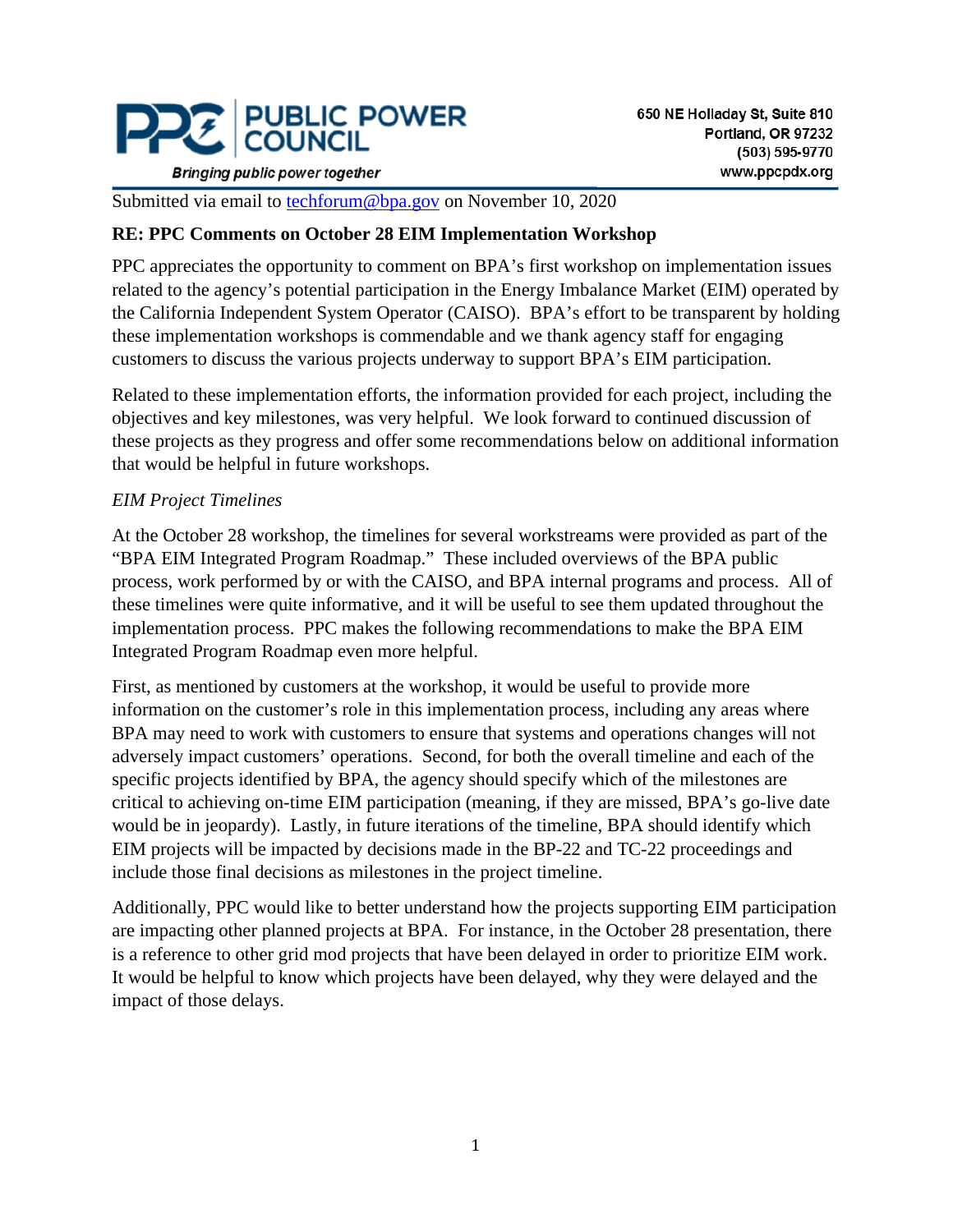## *Future Topics*

PPC continues to support further discussion on the "future topics" identified by BPA in the October 28 presentation and we look forward to working with agency in the ongoing EIM implementation workshops and other supplementary forums to address these issues.

In addition to the future topics already identified, PPC reiterates its request made during the TC/BP/EIM workshops that BPA develop a plan for regular reporting on its EIM participation to customers once it goes-live. In our previous comments, we have suggested that these reviews should be conducted quarterly to help BPA and customers understand the impacts of the agency's EIM participation, to ensure there are not unintended consequences, and to identify any areas where potential policy changes may be needed. This approach is consistent with BPA's position that "if Bonneville goes forward in joining the EIM, it will gain more data, experience, and visibility through EIM operations, and will reevaluate the need for future policies."<sup>[1](#page-1-0)</sup> This statement made in reference to BPA's position on sub-allocation of the Resource Sufficiency requirement is true for all the policies BPA has developed to support its potential EIM participation. We invite additional discussions between BPA and customers to collaboratively develop expectations for regular reporting on EIM impacts.

# *Preparing for EIM Stakeholder Phase V Decision*

PPC continues to support BPA's five-phase decision process for EIM participation established with input from customers. At the October 28 workshop, BPA explained the need to make a final decision on its EIM participation earlier than originally expected. This shortened timeline will make it even more critical that customers and BPA have robust discussions on BPA's final EIM decision in advance of the issuance of a draft decision letter.

PPC also continues to support the six EIM Participation Principles that the agency worked with customers to develop during the early phases of its EIM decision process. Prior to issuing its draft decision, BPA should work with customers to review whether its planned participation is still anticipated to be consistent with these principles given the additional information, analysis, and changes to EIM policies since the agency issued its Record of Decision on EIM Policy in September 2019. This updated assessment should include but not be limited to:

- An updated assessment of BPA's business case;
- Confirmation that policies and rates established in the TC-22 and BP-22 proceedings are consistent with BPA's principles; and
- Analysis and review of the August and September Energy Emergency Alert-3 events in the CAISO BAA. This review should include an analysis of whether these events indicate anything about potential impacts to EIM Entities and whether any EIM policy changes should be made prior to BPA's participation to ensure the agency's participation is consistent with its EIM Participation Principles.

<span id="page-1-0"></span><sup>&</sup>lt;sup>1</sup> BPA EIM Phase III Decision Document, pg. 3